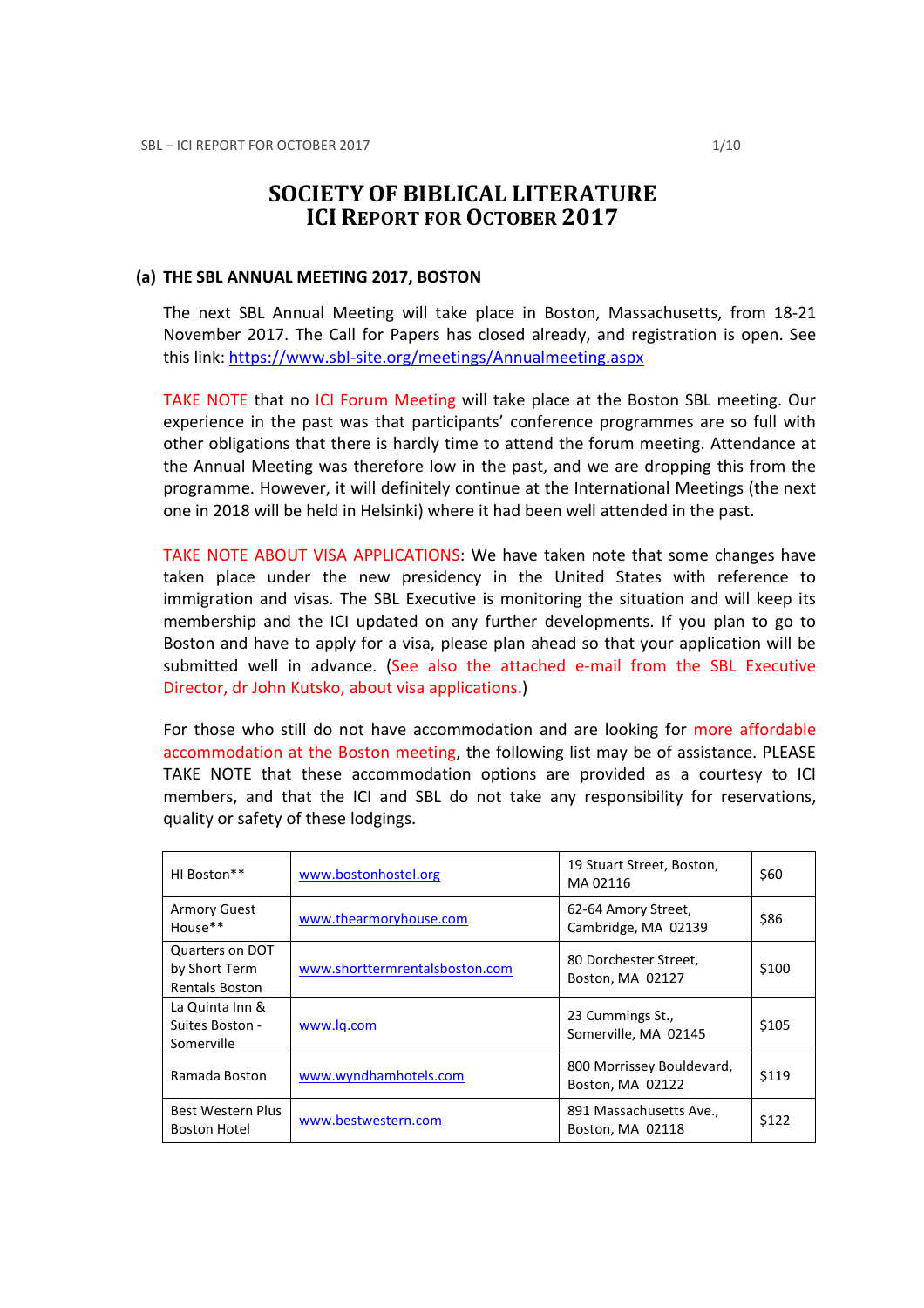| Coolidge Corner<br>Guest House** | www.brooklinebedandbreakfast.com | 17-19 Littell Road,<br>Brookline, MA 02146-6504 | \$129 |
|----------------------------------|----------------------------------|-------------------------------------------------|-------|
|                                  |                                  |                                                 |       |

\*\*Hostel or guest house may have common shared dormitories or bathrooms

#### (b) THE SBL INTERNATIONAL MEETING 2018, HELSINKI

The next SBL International Meeting will take place in Helsinki, Finland, from 30 July to 3 August 2018. The Call for Papers is now open. See this link: https://www.sblsite.org/meetings/Internationalmeeting.aspx

A forum meeting of ICI will again take place at the Helsinki conference. The details will be conveyed through this newsletter at a later stage.

#### (c) NEW!!!! SBL INTERNATIONAL TRAVEL AWARDS

The SBL will be expanding its international travel award program in the near future. The following is planned:

"As of December 1, 2017, the SBL International Travel Awards program will begin accepting applications. The SBL International Travel Awards offer opportunities to current SBL members outside North America to attend the Annual or International Meeting, to participate in the program, to enhance their professional development, and to build their network with fellow scholars. These grants help facilitate the work of Program Units and the International Cooperation Initiative ("ICI"). These grants are intended to support underrepresented and underresourced scholars. As such, preference will be given to women, ethnic/racial minorities, and members from ICIqualifying countries. A key criterion is an applicant's demonstrable financial need.

Four International Travel Award Panels (ITAP) will administer the awards each year, serving four geographic regions: Asia and Pacific; Latin America and Caribbean; Africa and Middle East; and Eastern Europe.

For awards offered in 2018, each ITAP will administer \$3,000 in awards in each region. The panels may determine the best distribution of funds (e.g., as one \$1000 and one \$2000 award, or as three awards of \$1000 each). The applicants must attend the Annual or International Meetings, but may or may not participate in the program, depending upon their needs expressed in the application. All grants include lodging (one room, single or shared) for four nights and complimentary meeting registration. Recipients may not have attended an Annual or International Meeting within the last five (5) years.

Further news about this exciting development will be conveyed through this newsletter, and the call for applications will also be circulated through the ICI newsletter address list. We are in the process of putting the infrastructure in place to start receiving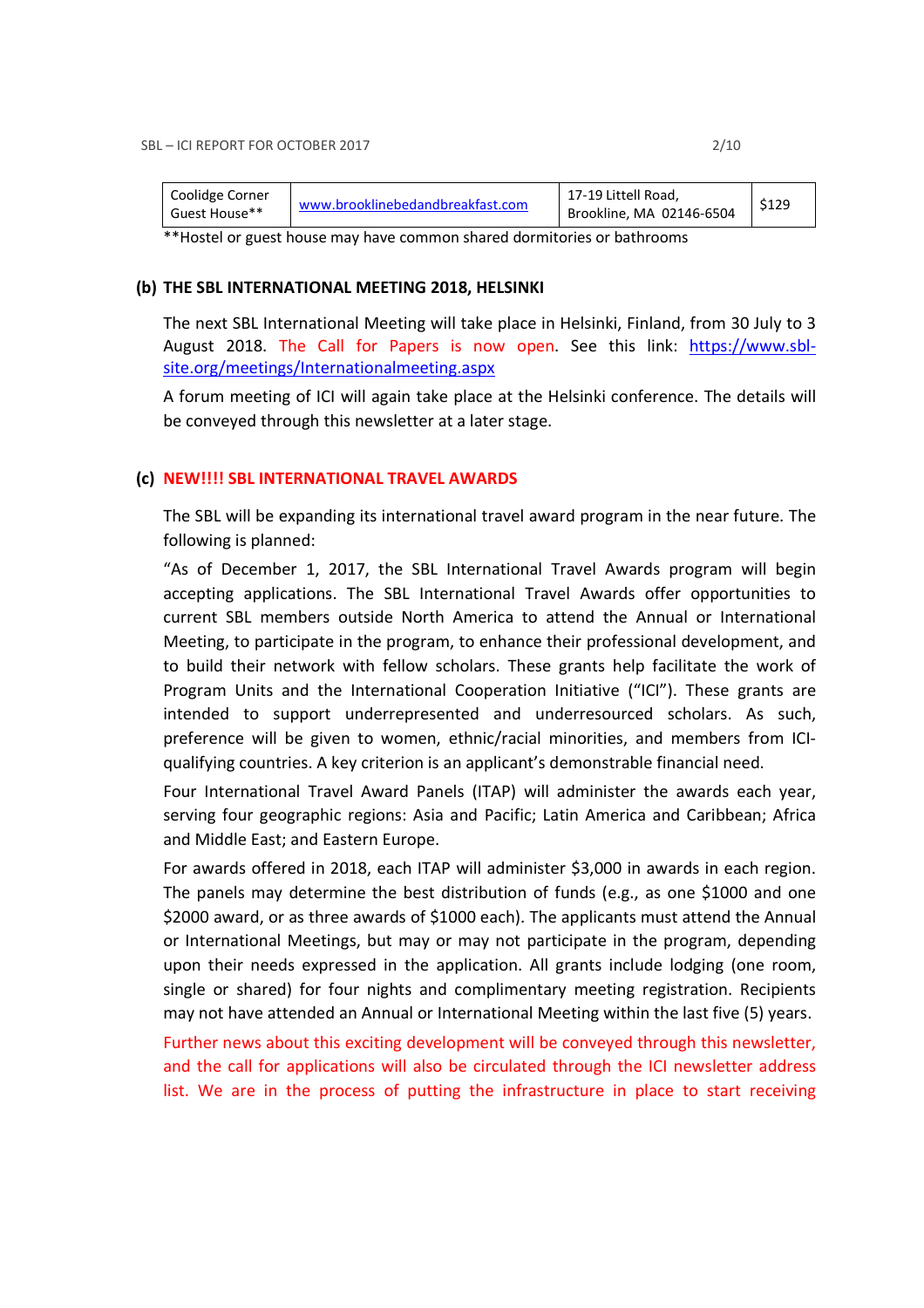# (d) PUBLICATION IN ANCIENT NEAR EAST MONOGRAPHS (ANEM) / MONOGRAFIAS SOBRE EL ANTIGUO CERCANO ORIENTE (MACO)

ANEM/MACO is a series that was established by the SBL at the request of the International Cooperation Initiative (ICI), and which is co-edited by Alan Lenzi and Juan Tebes. The series publishes volumes on the Ancient Near East (including ancient Israel) electronically and makes them freely available for download. (Paperback and hardback versions of the volumes are available too, for a reasonable price.) Any work published in ANEM/MACO is freely available in electronic version to anyone in perpetuity. To view the volumes published in the series, please go to http://www.sblsite.org/publications/Books\_ANEmonographs.aspx

The latest volumes in ANEM/MACO is:

## **Household and Family Religion in Persian-Period Judah: An Archaeological Approach**

By José E. Balcells Gallarreta

Balcells Gallarreta investigates the ritual artifacts from Persian period Tell en-Nasbeh in their original contexts, as a case study that provides a deeper understanding of the religious ideas and practices of households in Persian period Judah. Unlike previous scholarship that focused on official or state religion, he utilizes archaeology of religion and domestic contexts to reveal the existence of household religion and rituals in Persian period Tell en-Nasbeh, along with other contemporary sites in Yehud. Archaeological data from Tell en-Nasbeh and other sites in the Shephelah region of Yehud demonstrate that family and household rituals and religion were practiced in Persian period Judah.

## Features:

- Examination of remains from an extensively excavated site
- Maps, tables, photos, and illustrations
- Analysis of Persian-period biblical texts

To download the book for free, paste the following link into your browser: https://www.sbl-site.org/assets/pdfs/pubs/9780884142256\_OA.pdf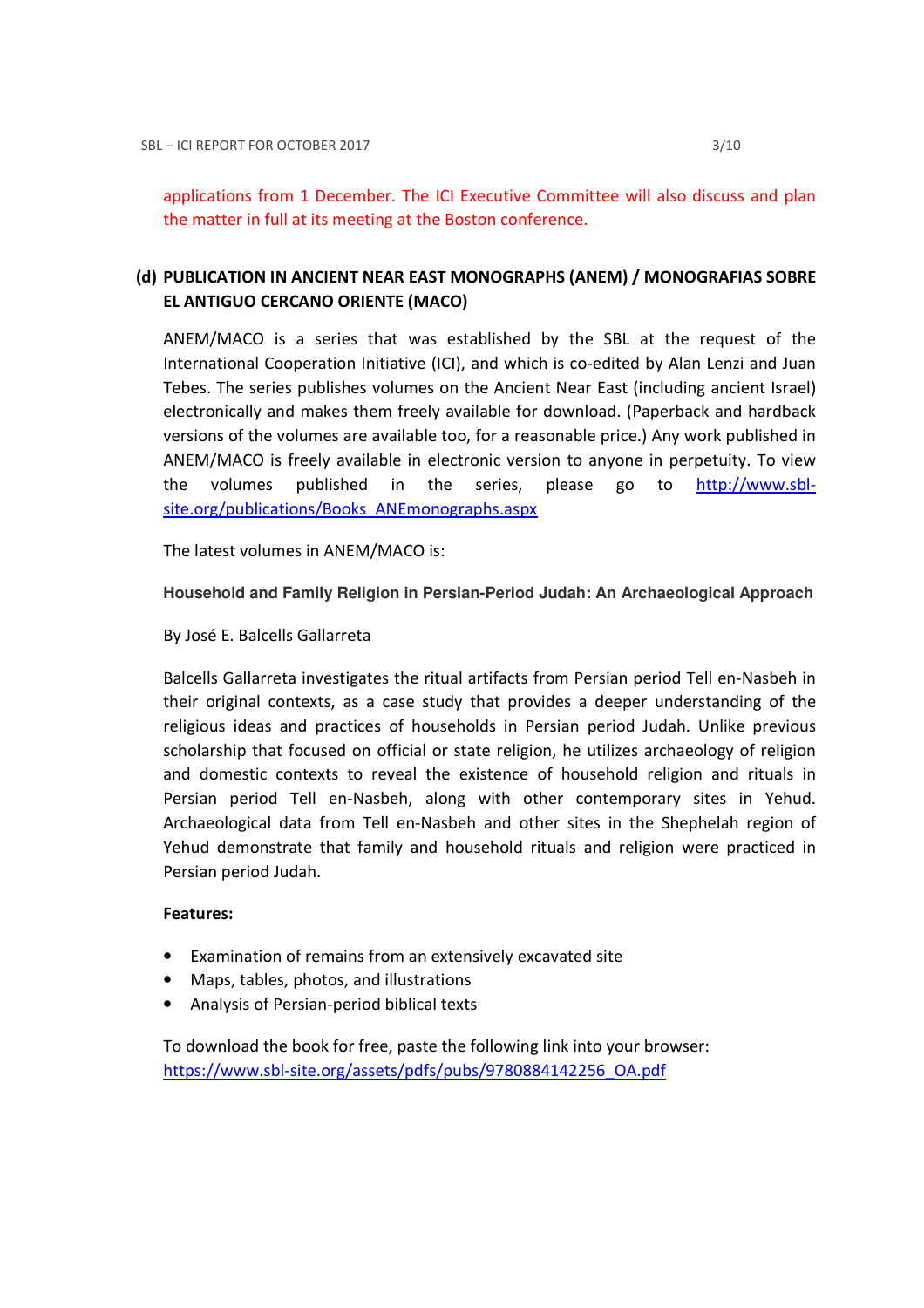### (e) PUBLICATION IN INTERNATIONAL VOICES IN BIBLICAL STUDIES (IVBS)

IVBS is a series that was established by the SBL at the request of the International Cooperation Initiative (ICI), and which is co-edited by Monica Melanchthon and Jione Havea. IVBS encourages in particular submissions from scholars in the present seven international regions for which it has editorial boards: Africa, Central and Eastern Europe, Latin America, Middle East-South Asia, Northeast Asia, Pacific, and Southeast Asia. Interregional collaborations are also welcome. IVBS publishes works in English and in any other language for which its editors can find qualified peer reviewers. Any work published in IVBS is freely available to anyone in perpetuity. The series publishes work generally in the area of reception history and criticism. The scope is not limited to any particular biblical text or historical timeframe. The works will mainly be published in English and, wherever possible, also in primary languages of authors. For more information please go to http://ivbs.sbl-site.org/home.aspx. If you would consider publishing your work in this series, feel free to contact one of the two general editors, Monica Melanchthon or Jione Havea.

The latest volume in IVBS is:

#### **A Samoan Reading of Discipleship in Matthew**

By Vaitusi Nofoaiga

The Bible contains a collection of perspectives that should not be privileged over and against the perspectives of readers from other lands.This book offers an alternative understanding of discipleship under the influence of the Samoan tautua (servant), for whom the needs of family and local people are foremost, and approaches in biblical criticism that affirm locatedness of readers. Because discipleship is also about place, which might be in-between spaces, Nofoaiga offers tautuaileva (service in-between spaces) readings of Matthew 4:12–25 and Matthew 7:24–8:22 that emphasize place (Galilee) as well as the marginalized and excluded (the crowd). With the twirlings and ebbings expected from natives of oral cultures, Nofoaiga holds the complexity of tautuaileva in this study and offers it as his contribution to the assembling and assembly of islander criticism

#### Features

- Tautuaileva, or service in-between spaces or in relational places, as a method of islander criticism
- A critique of traditional interpretations of the meaning of discipleship as abandoning family, duty, and responsibility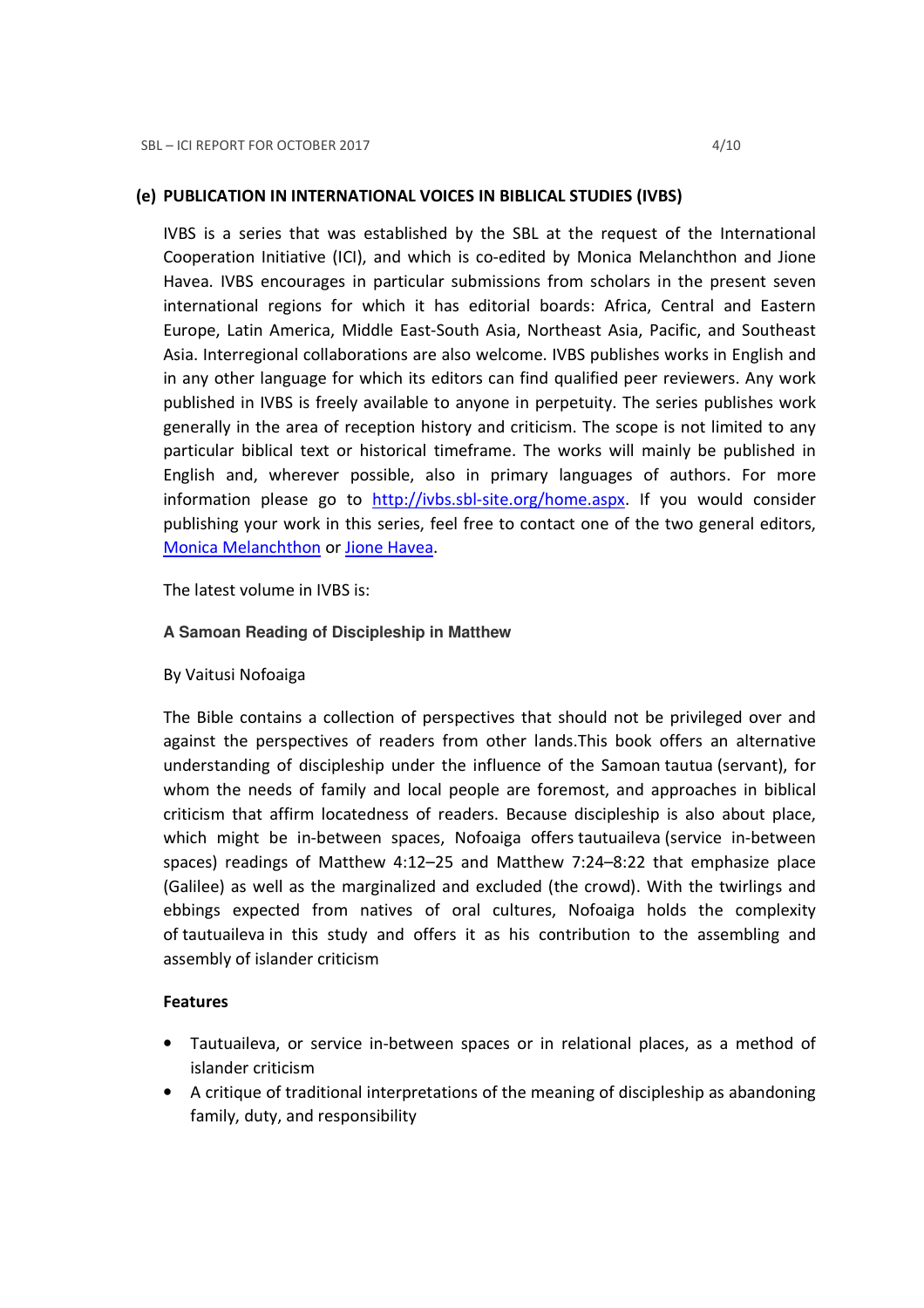• Glossary of important Samoan terms and phrases

To download the book for free, paste the following link into your browser: https://www.sbl-site.org/assets/pdfs/pubs/9780884142621\_OA.pdf

# (f) PUBLICATIONS: ONLINE BOOKS – NEW BOOKS ADDED For a full alphabetic list of all publications available for free in the ICI book repository program, please go to: http://www.sbl-site.org/publications/Books\_ICIbooks.aspx)

## The Death and Resurrection of the Author and Other Feminist Essays on the Bible.

Schaberg, Jane Dewar. The Death and Resurrection of the Author and Other Feminist Essays on the Bible. The Bible in the Modern World 51. Sheffield: Sheffield Phoenix Press 2012.

This volume brings together fourteen of Schaberg's essays on feminist approaches to scholarship and teaching, studies on women in the Christian Scriptures, feminist scholarship and modern media, and responses to backlash against feminism.

## The Vision of the Priestly Narrative: Its Genre and Hermeneutics of Time

Boorer, Suzanne. The Vision of the Priestly Narrative: Its Genre and Hermeneutics of Time. Ancient Israel and Its Literature 27. Atlanta: SBL Press 2016.

Boorer explores the theology of an originally independent Priestly narrative (Pg), extending through Genesis to Numbers, as a whole. In this book she describes the structure of the Priestly narrative, in particular its coherent sequential and parallel patterns. Boorer argues that at every point in the narrative's sequential and parallel structure, it reshapes past traditions, synthesizing these with contemporary and unique elements into future visions, in a way that is akin to the timelessness of liturgical texts.

## The First Urban Churches 2: Roman Corinth

Harrison, James R., and L. L. Welborn, eds. The First Urban Churches 2: Roman Corinth. Writings from the Greco-Roman World Supplement Series 8. Atlanta: SBL Press 2016.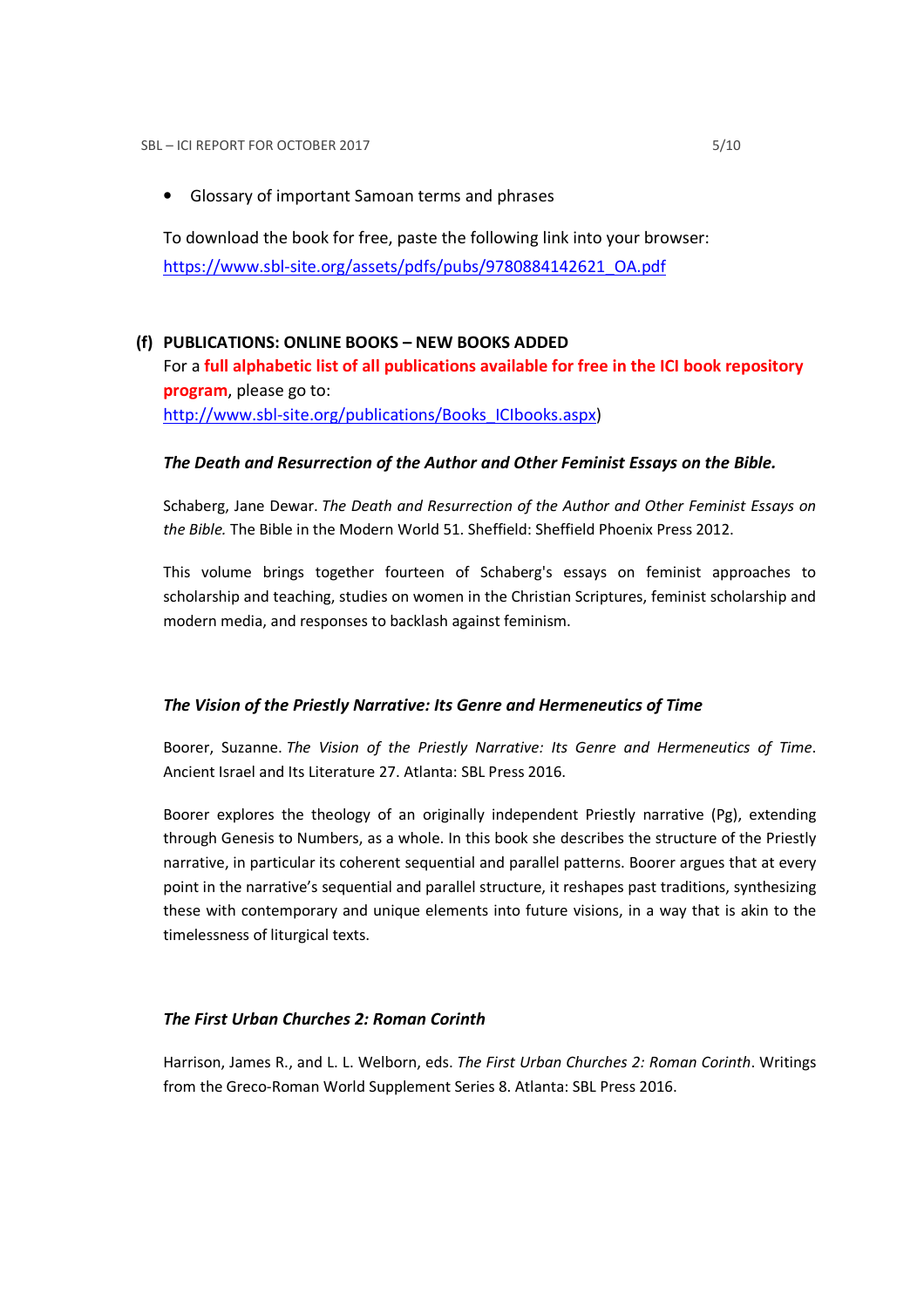Volume two of The First Urban Churches focuses on the urban context of Christian churches in first-century Roman Corinth. An investigation of the material evidence of Corinth helps readers today understand properly the challenges, threats, and opportunities that the early Corinthian believers faced in the city. The essays demonstrate decisively the difference that such an approach makes in grappling with the meaning and context of the Corinthian epistles in the New Testament.

#### Bible through the Lens of Trauma

Boase, Elizabeth, and Christopher G. Frechette, eds. Bible through the Lens of Trauma. Semeia Studies 86. Atlanta: SBL Press 2016.

In recent years there has been a surge of interest in trauma, trauma theory, and its application to the biblical text. This collection of essays explores the usefulness of employing trauma theory as a lens through which to read the biblical texts. Each of the essays explores the concept of how trauma might be defined and applied in biblical studies. Using a range of different but intersecting theories of trauma, the essays reflect on the value of trauma studies for offering new insights into the biblical text. Including contributions from biblical scholars, as well as systematic and pastoral theologians, this book provides a timely critical reflection on this emerging discussion.

#### Womanist Interpretations of the Bible: Expanding the Discourse

Byron, Gay L., and Vanessa Lovelace. Womanist Interpretations of the Bible: Expanding the Discourse. Semeia Studies 85. Atlanta: SBL Press 2016.

Gay L. Byron and Vanessa Lovelace bring together scholars from the US, the Caribbean, and India in this collection of cross-generational and cross-cultural readings of the Bible and other sacred sources. Each article addresses contemporary topics, including the #BlackLivesMatter movement, domestic violence, and human trafficking, while at the same time uncovering the complicated portrayals of children, women, and other marginalized persons in biblical narratives. Contributors employ gender and feminist criticism, social-scientific methods, postcolonial and psychoanalytical theory, and hip-hop culture to reveal the inherently intersectional dynamics of race, gender, and class at work in womanist thought and analysis.

#### Other Publishers' Resources and Resources in Spanish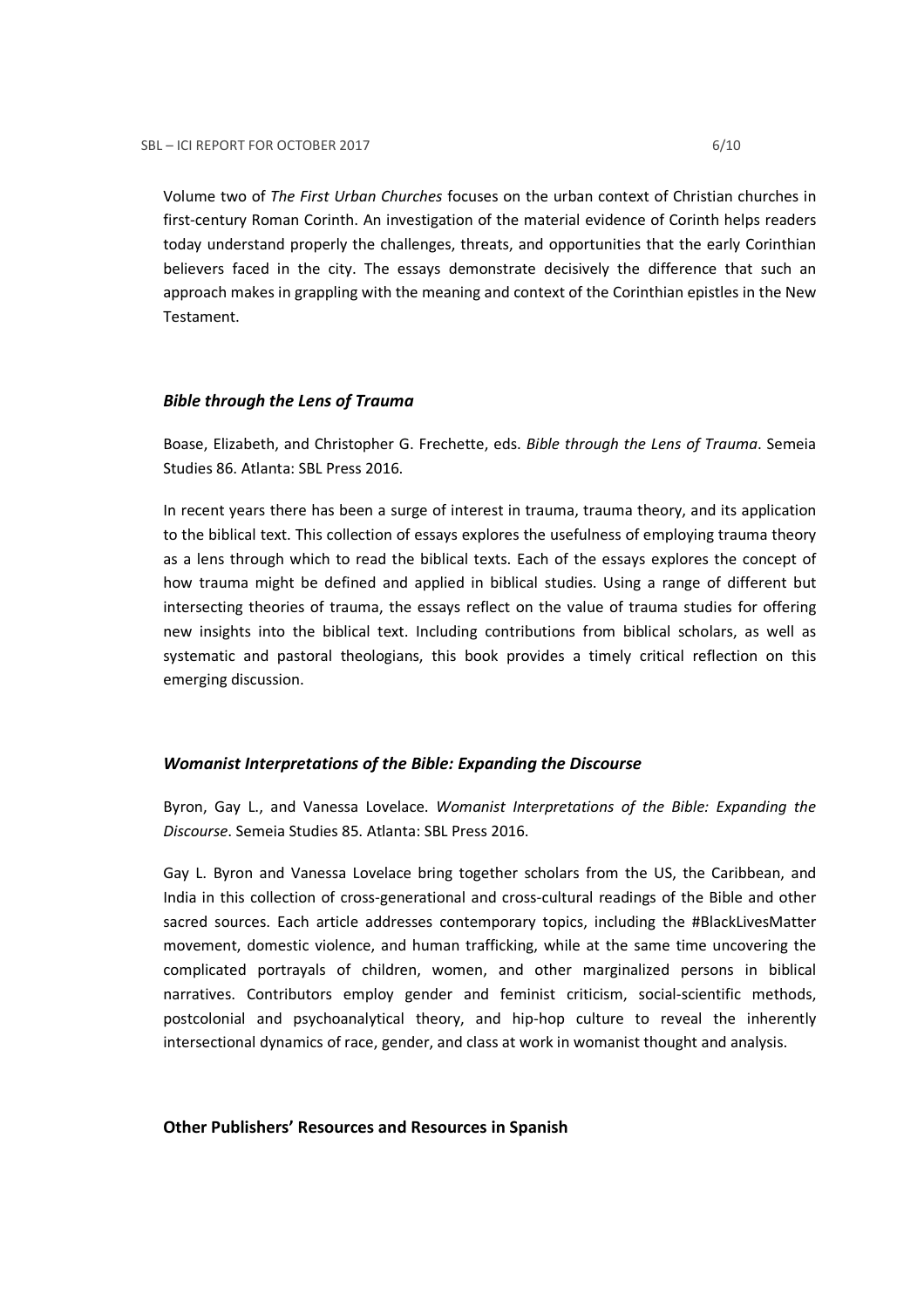## NEW! The Chicago Assyrian Dictionary, an amazing and invaluable resource, is now available for free download from the following site:

Oxford University Press offers free and reduced rate access to dozens of countries. Learn more on their website.

We thank the Instituto Multidisciplinario de Historia y Ciencias Humanas who is willing to make some direct links to free Spanish publications available on the ICI book repository page. See the following link. Links are available there to the following books (in Spanish):

- Excavation reports of Tell el-Ghaba (Egypt)
- Study of Stela of Gebel Barkal (Egypt)
- Proceedings I institute worshop (includes articles on ANE)
- Proceedings II institute worshop (includes articles on ANE)
- Proceedings III institute worshop (includes articles on ANE)

There is also a link to the following Spanish journal:

• Journal of Egyptological Studies

## JSTOR provides free or low cost access to more than 1,500 institutions in 69 countries

More than 1,500 institutions in Africa and other developing nations receive access to JSTOR free of charge or for steeply reduced fees. This is made possible through a combination of philanthropic support and the fees paid by libraries in other countries around the world, as well as publishers' eagerness to support this work. More information is available about JSTOR's African Access Initiative and Developing Nations Access Initiative programs.

## Need JSTOR Access?

As part of your Society of Biblical Literature membership, save 50% on the annual JPASS plan, your personal access to the JSTOR archive. With more than 1,900 scholarly journals, JSTOR is one of the world's leading academic databases. Millions of users worldwide rely on JSTOR for research, fact checking, and book reviews. This discounted subscription includes unlimited reading access and 120 article downloads. JSTOR adds new titles every month so you'll have a growing collection of the world's leading peerreviewed journals only a click away.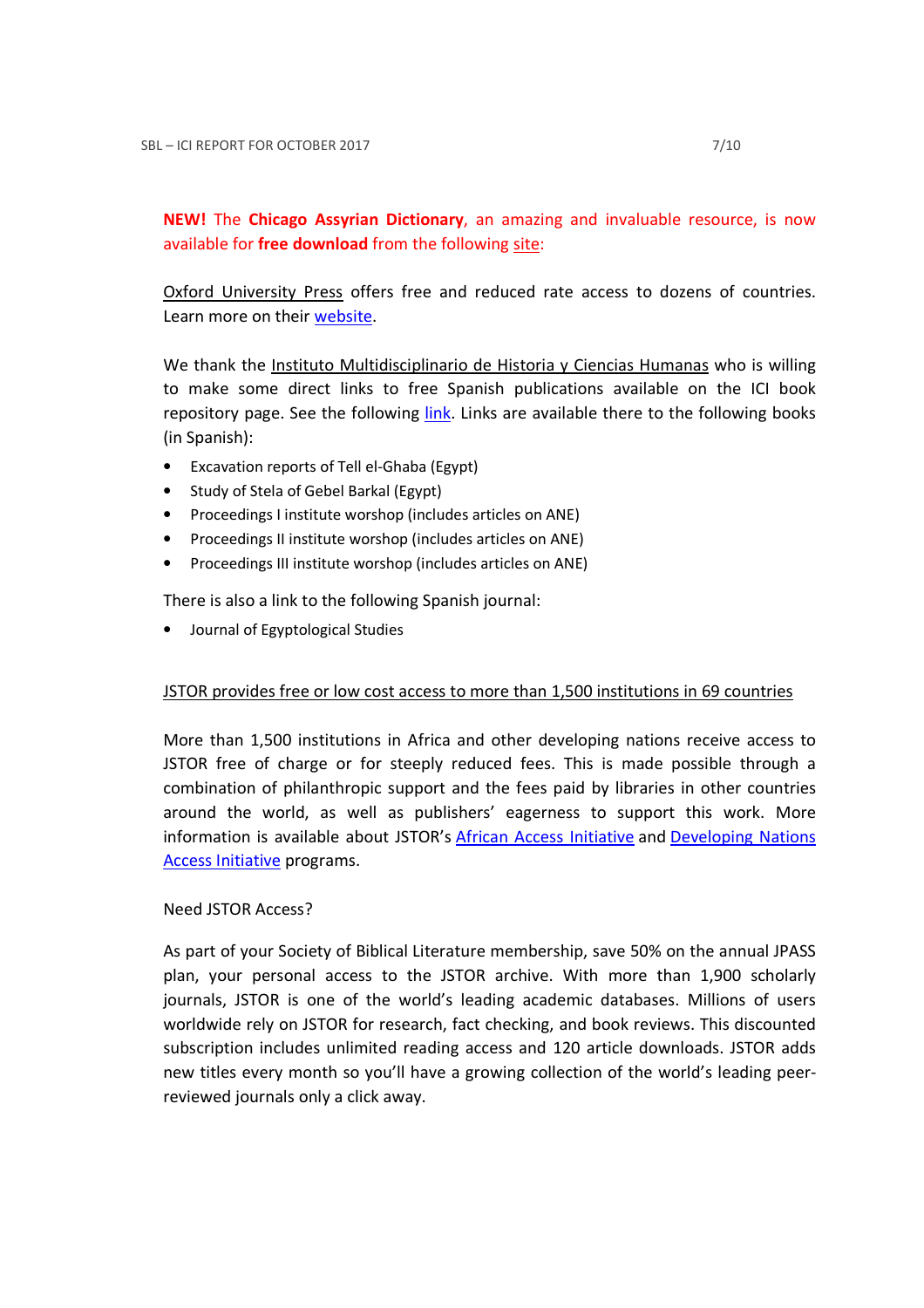To access the discounted JPASS, log-in to the SBL website with your member ID. Just below where you entered your member ID, click membership benefits. You will see JSTOR's JPASS among the benefits and a link "To get your savings: click here."

#### (g) ICI TEACHING COLLABORATION PROGRAM

In order to facilitate the exchange of scholars and institutions in biblical studies across the globe, a teaching collaboration program is run by the ICI. The facility consists of lists of scholars and institutions interested in exchanges that are made available on the SBL website. See: http://sbl-site.org/educational/ICITeaching.aspx. If you or your institution is interested in such collaboration, please visit the site and enroll yourself in these lists. For more information, contact Jackie du Toit.

## (h) JOURNAL OF BIBLICAL LITERATURE (JBL) ARCHIVE

Take note that an archive with JBL articles from volume 122.1 of 2003 through volume 130.1 of 2011 is available online to people accessing the SBL website from any ICI country. See http://www.sbl-site.org/publications/ICI\_JBLarchive.aspx. All articles in those volumes can be downloaded for free!

## (i) EXCITING NEW DEVELOPMENT: IMAGINEPhD!!!!

The Society of Biblical Literature is delighted to announce its sponsorship of a valuable new service, ImaginePhD. Developed by the Graduate Career Consortium with experts from over fifty academic institutions and professional organizations, ImaginePhD helps users explore careers that PhDs in the humanities and social sciences can pursue, provides categories of popular job sectors, suggests tools for skill development and ways to transfer skills across settings, and offers search strategies.

For access to this service, consult the attached e-mail for further instructions.

## (j) THE SBL WEBSITE

The SBL website (on the SBL Press page) has a facility where one can search the full text of all SBL books! For this very convenient tool, see: http://sbl-site.org/publications/default.aspx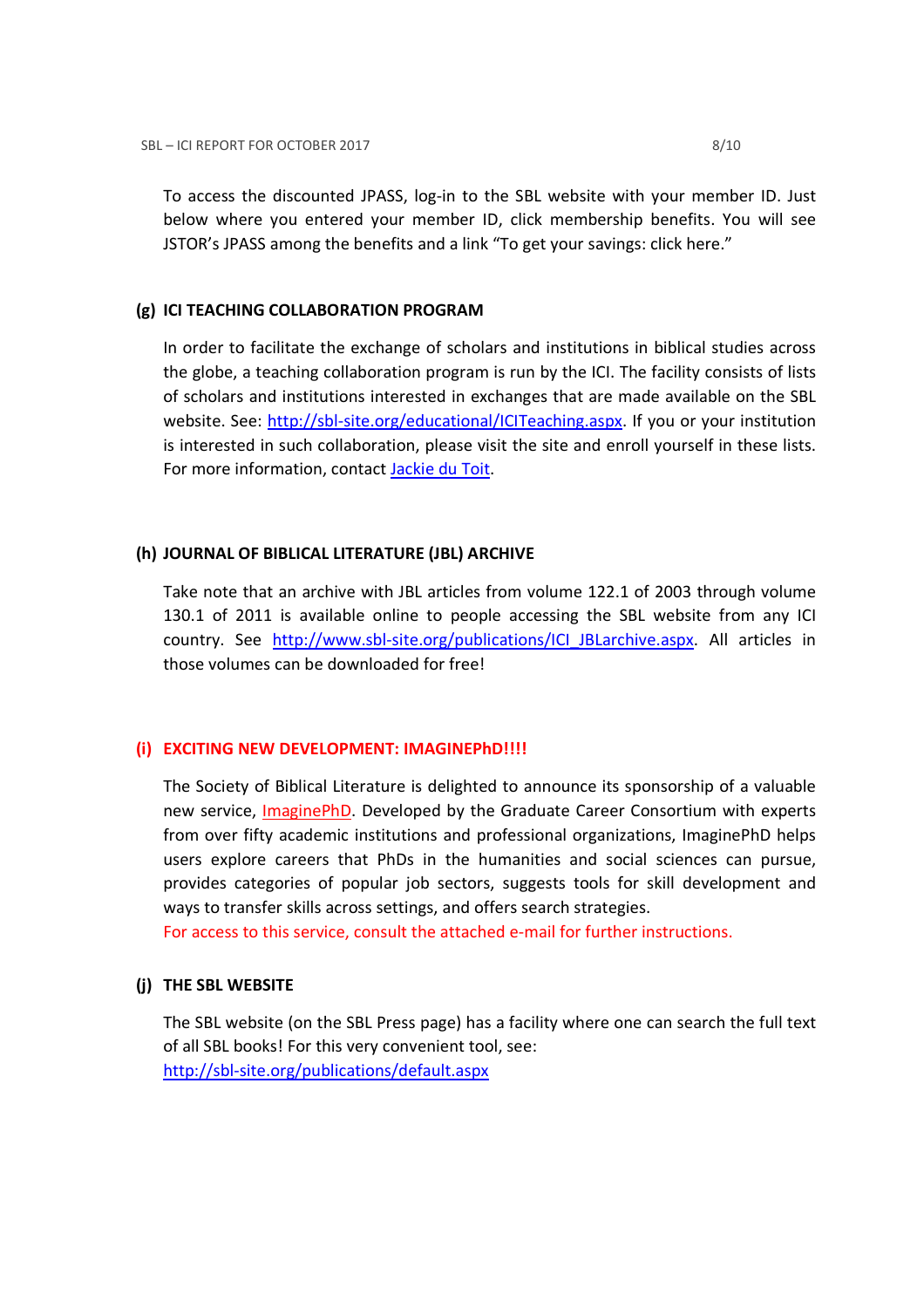For searching reviews of a vast number of academic publications, see the website of Review of Biblical Literature (RBL) at (you have to log in with your membership number): http://www.bookreviews.org/

#### (k) EVENTS

The SBL maintains a significant list of events taking place anywhere in the globe. For the full list please go to http://www.sbl-site.org/meetings/events.aspx

A selection of events is listed below—mainly those taking place in ICI regions. Please provide information on conferences in your region, including calls for papers, to Sharon Johnson at sharon.johnson@sbl-site.org.

November 18-21, 2017 2017 SBL Annual Meeting Boston, Massachusetts https://www.sbl-site.org/meetings/Annualmeeting.aspx

November 17-20, 2017 International Qur'anic Studies Association Meeting (Held in conjunction with the SBL/AAR Annual Meetings) Boston, Massachusetts http://www.iqsaweb.org/

#### July 16-29, 2018

#### Religion and Empire: Agency and Intersecting Identities

COMCAR colloquia are designed to help faculty in early Christian studies and allied fields incorporate archaeological materials into their research and teaching. The 2018 colloquium will focus on Rome, Naples, Pompeii, and environs. Participants will engage in the following activities: site visits and museum visits with specialists; meetings with archaeologists and other scholars about the significance of sites and about recent discoveries; short presentations by participants about her/his work; plenary discussions of themes from site visits and presentations; and informal conversations over meals, in the bus, and elsewhere.

For more information, see: https://comcarsite.wordpress.com/

July 30 – August 3, 2018 2018 SBL International Meeting